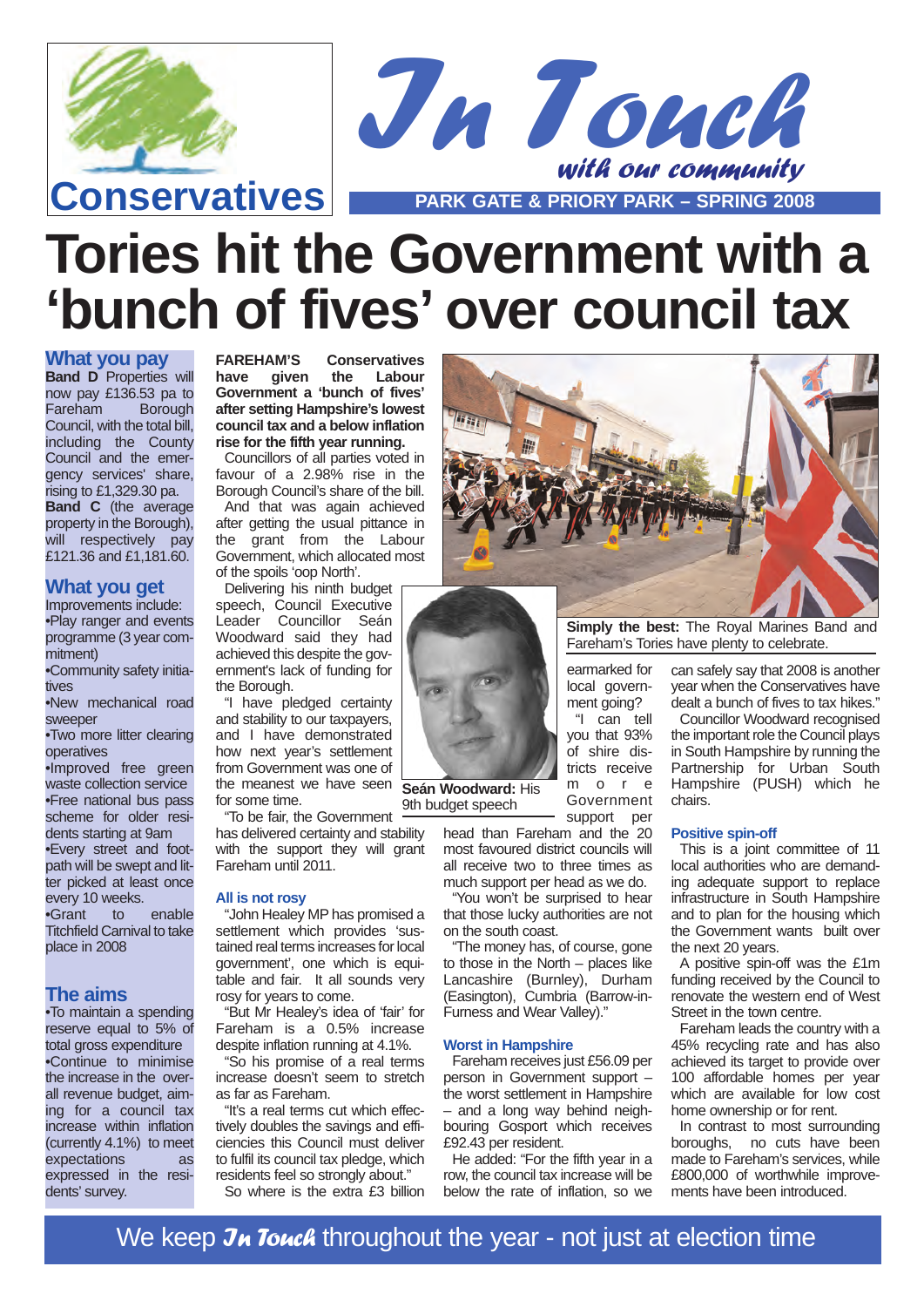



# **WARD NEWS BRIEFS**

#### **Refused**

Residents are happy that two planning applications for Botley Road have been refused.<br>Councillors Brian

Councillors Bayford and Marian Ellerton gave evidence at the planning inquiry to replace 2 houses and a bungalow opposite the Q8 garage in Botley Road with a block of 39 retirement homes with only 13 car parking spaces.

## **More refusals**

Planning Committee met on-site to view and discuss a planning application for 37 Botley Road.

After an inspection, including from Beacon Close, the committee agreed unanimously to refuse the application.

**Commercial failure**<br>Struggling Whiteley Struggling Village shopping centre is to be bulldozed to make way for a new £100m development.

Opened just 9 years ago at a cost of £60m, Whiteley Village has failed commercially, so it will be demolished to make way for a town centre for Whiteley.

The existing 24,500 square metre outlet centre will be replaced by a new 27,000 square metre district centre including shops, restaurants, a crèche, community rooms, meeting rooms, an 80 bed hotel, offices and 250 houses. Landowner the Whiteley Co-Ownership submitted a report to Winchester City Council to flag up potential problems for its plans at an early stage, ahead of submitting a full planning application.

### **Protests at plans to cram even more flats into Park Gate.....**



**PLANS for 155 flats – over 50% of the units – at Peters Road, Park Gate have sparked protests.** "Park Gate already has too many flats that cause significant road and parking problems," said Councillor Marian Elllerton.

Mrs Ellerton said she would support residents in opposing the scheme at the next Planning Committee.

Meanwhile, approval has been given for another development at Peters Road, with main access from Lockswood Road and a secondary access for about 60 properties from Peters Road.

Discussions with planning officers and developers resulted in the reduction of two 3-storey properties to 2 storeys in Peters Road, the limiting of access into Peters Road and location of the bus stop.

Building is in two phases, with new properties fronting Peters Road and others at the bottom end of the site. The main part, which includes the controversial scheme, will be developed later.

# **.... and Whitehall delaying tactics could be excuse for major SE building hike**

**THE LABOUR government may be delaying amendments to the South East Plan in a bid to force much more development on to areas such as Fareham.**

Councils in the SE Region produced a plan to set parameters up to 2026; it was examined by a panel of inspectors who published a favourable report complimenting the Partnership for Urban South Hampshire (PUSH) and suggesting no significant changes.

The Government was due to consider the inspectors' report and come back with any changes before Christmas.

Councillor Marian Ellerton said: "This date has now been delayed until July. As any changes the Government decides are mandatory, this delay does not bode well and suggests the Government is redoing thousands of hours' work done by the SE councils to force much more development into the region.

"Hopefully, the PUSH sub region will not suffer too much but be warned – the thousands of hours of diligent work that led to a sensible and generally accepted submission may well be overturned by bureaucrats who live nowhere near you."

On a local level, Government interference in planning issues can often be blamed for the Council allowing unpopular applications, but the Planning Committee is often up against rules that they are not allowed to ignore.

For example, loss of a view is not a material consideration and must be ignored.

More upsetting is potential loss of value that may occur to your property, which is also immaterial. And there are many more.

If the Committee refuses an application for reasons an appeal inspector decides are not material, the appeal will succeed and the Council not only loses the chance to impose conditions, but may have to pay applicants' costs.

There are examples of planning applications being refused by FBC but being overturned at appeal in the form of blocks of flats at Park Gate," she said.

Density of dwellings is another issue controlled by the Government in planning directives.

Councillors do the best they can to protect Park Gate Ward and generally succeed, but as Councillor Ellerton, who regularly makes deputations to the planning committee on behalf of residents, stresses:

"The odds are stacked against them and it is remarkable that they achieve the degree of success that they do."

### **A message to litter louts: If Brian can bin it, so can you**

**SINCE the policy of speedy cleaning of graffiti there has been a marked improvement in many areas of the Borough.**

However, too many residents find it easier to drop litter than to take home or place in a litter bin.

New and extra litter bins are being sited at strategic points and the Council is employing extra staff and buying the latest mechanical devices to help reduce the problem.

Councillor Brian Bayford said: "Please encourage everyone you know, especially children, not to drop litter and to be proud of their Fareham."

**Photo:** Brian Bayford (right) and Council Director of Community Services Martyn George taking part in a sponsored clean in West Street which raised over £500 for Children in Need.

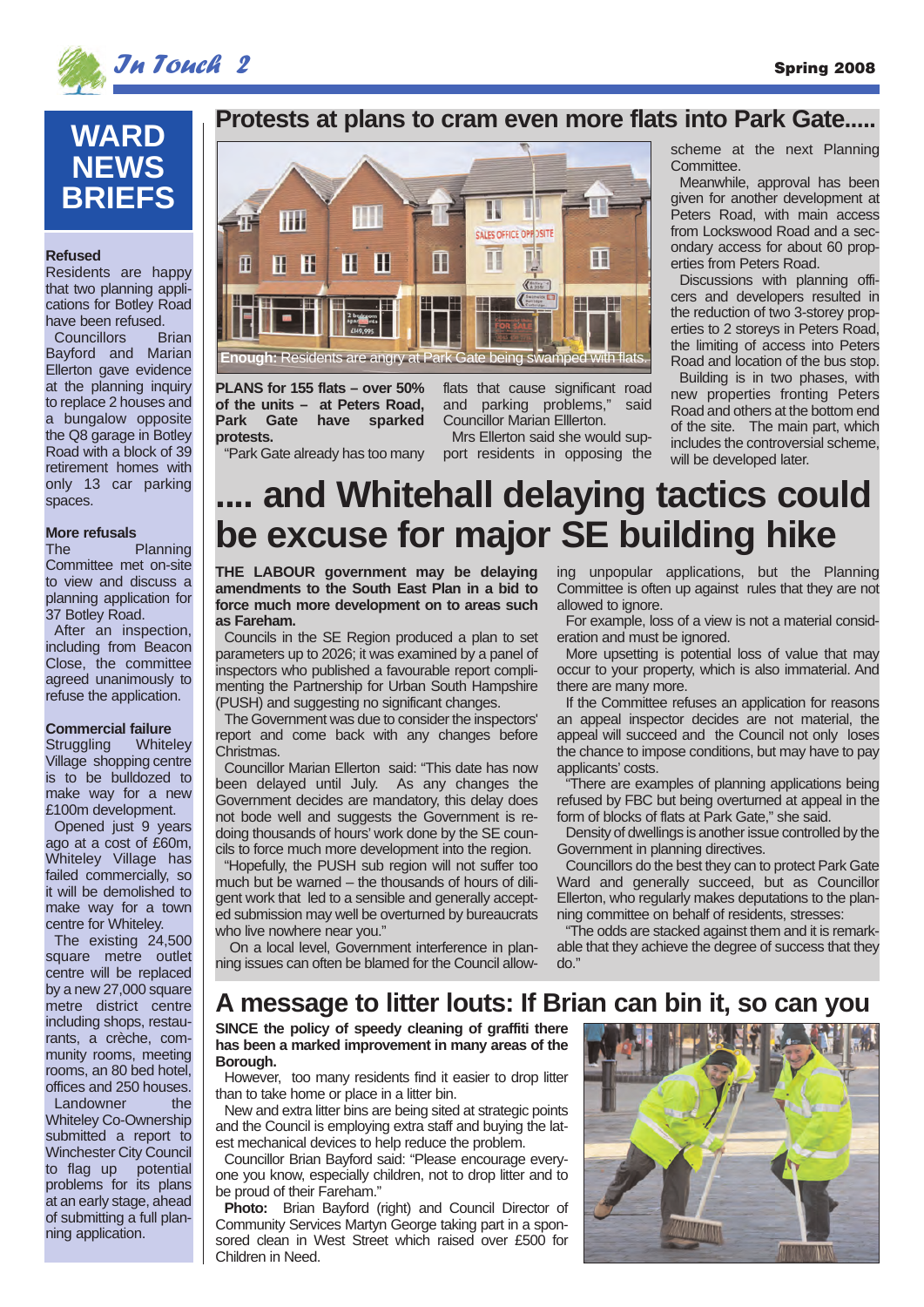## $S_{\rm pring}$  2008 In Touch 3

**Councillors pressing for access to**

**COLDEAST HOSPITAL ENTRANCE** 

**Coldeast Hospital to be resolved**



# **Fareham remains top of recycling league**

**FAREHAM remains at the top of the Hampshire league for recycling with the most recent percentage at 46.2%.** 

Contamination of recycling has reduced from 19.9% last year to the current 7.4%. because of a major education and advisory campaign funded partly by a Government grant.

Project Integra, the consortium of all Hampshire Councils for waste management operates a policy of sustainable recycling and Fareham only collects material for which there is an acceptable recycling market in the UK within a reasonable distance.

All other waste goes to<br>the Portsmouth Portsmouth Incinerator that produces enough energy a

year to heat and light 30,000 houses. The electricity is transferred into the National Grid.

No waste goes to landfill except for the bottom ash from the incinerator.

Recycling saves energy! Recycling paper, tin, glass, aluminium and plastics saves between 60% and 70% energy.

Recycle - if in doubt ring the Council 01329 236100.

Fareham remains the only Council in Hampshire to provide free sacks and a nonchargeable service.

Special arrangements have been made to hold monthly recycling 'Clinics' where recycling advice can be sought and residents can collect replacement sacks. Residents requiring

delivery of replacement

**ACCESS to the Coldeast site still has not been resolved.** In 2003 Inventures, who

were then the Government's agent for the site, Sarisbury Councillors Seán Woodward and David Swanbrow and Park Gate Councillors Marian Ellerton and Brian Bayford agreed to re-position the Brook Lane access to the roundabout at the junction with Lockswood Road.

They agreed that the existing entrance on to Brook Lane could be potentially dangerous.

Another Government agent, English Partnerships, took over knowing nothing of the agreement, but later agreed to move the access.

Part of the site, including the existing

sacks to their home address will be charged £5.00 for delivery

Requests for extra/replacement sacks should be made

to the Civic Offices 01329 236100 and collected as described below. Proof of identity is required for collection. Recycling Clinics will

be held at the Lockswood Community Centre on April 10th 3.0 - 6.0pm and at the Civic Offices on April 16th 3.30 - 6.30pm

access and the road leading to it, was sold to Miller Homes to start building. The entrance on Bridge Road (A27) is being upgraded and when this work is completed, it will again become the main entrance to the site and councillors will continue to push for relocation

**Determined:** David Swanbrow and Marian Ellerton continue lobbying for relocation.

# **PARK GATE & PRIORY PARK CONSERVATIVES**

**We are very active with social and political events and membership drives. If you would like further details, to join us, or to help in any way such as distribution of In Touch newsletters in your road, please contact your ward councillors.**

| <b>ANY PROBLEMS? WE'RE HERE TO HELP</b>                                                    | <b>WARD COUNCILLORS</b>                                                                                                                    |
|--------------------------------------------------------------------------------------------|--------------------------------------------------------------------------------------------------------------------------------------------|
| Please write the details here and give the exact location                                  | <b>Park Gate</b><br><b>Brian Bayford</b><br>1 Camargue Close<br>Whiteley PO15 7DT<br>Tel: 01489 880740                                     |
|                                                                                            | email:<br>bbayford@fareham.gov.uk                                                                                                          |
|                                                                                            | <b>Marian Ellerton</b><br>230 Botley Road<br>Burridge SO31 1BL<br>Tel: 01489 570774<br>email:<br>mellerton@fareham.gov.uk                  |
| iAddress                                                                                   | <b>COUNTY COUNCILLOR</b>                                                                                                                   |
| Please cut this out and post it or email or phone your councillors<br>who are listed here. | <b>Fareham Sarisbury</b><br>Seán Woodward<br>8 Persian Drive<br>Whiteley PO15 7BJ<br>Tel: 01489 881030<br>email:sean.woodward@hants.gov.uk |